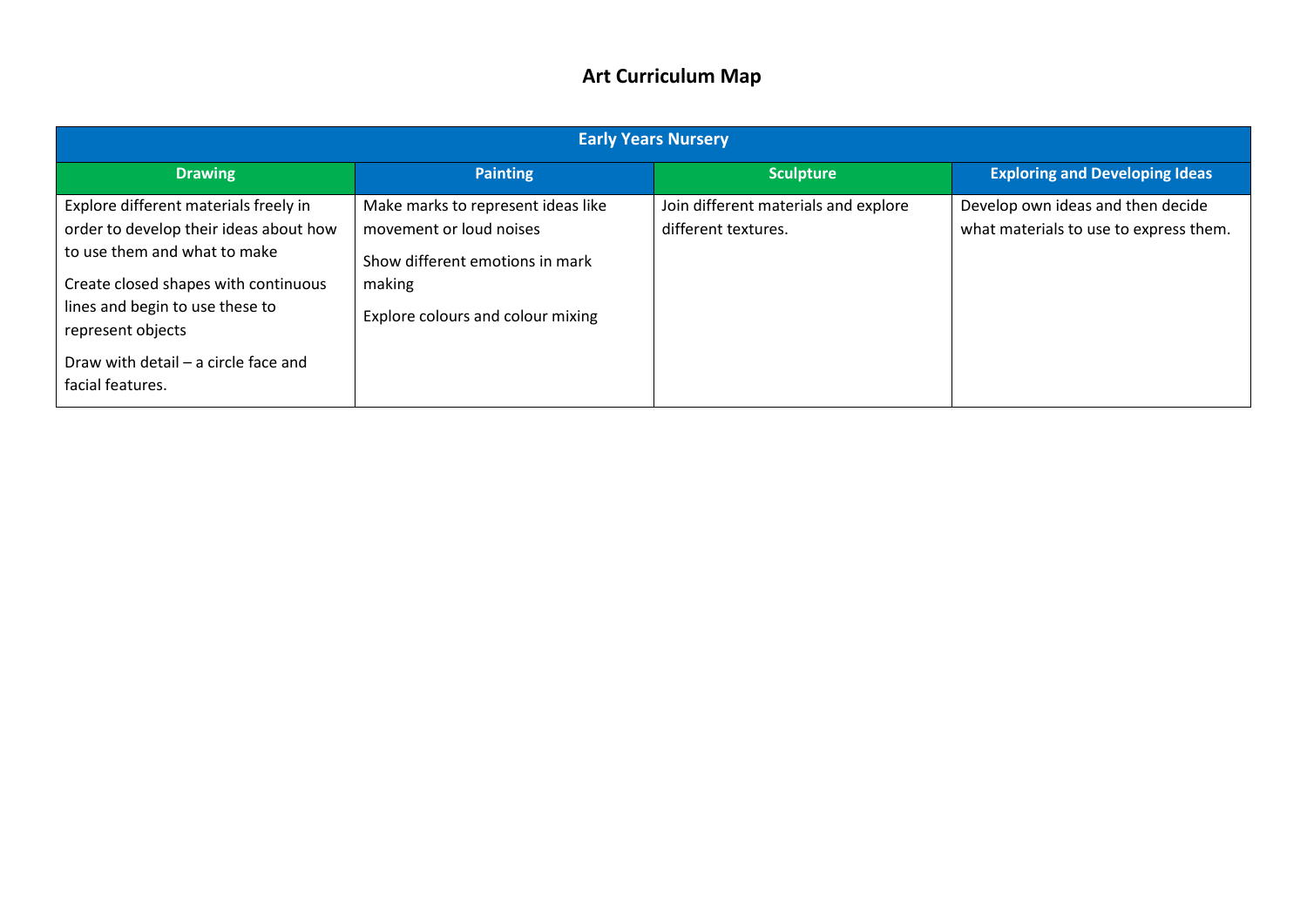| <b>Early Years Reception</b>                                                                                                                                                                                                                                                                                                                                                                |                                                                                                                                                                                                                                                                                                                                                                                                                                                                                                                |                         |                                                                                                                                                                                                                                                                                                                                                                                                                                                                                                                         |  |                                                                                  |  |  |
|---------------------------------------------------------------------------------------------------------------------------------------------------------------------------------------------------------------------------------------------------------------------------------------------------------------------------------------------------------------------------------------------|----------------------------------------------------------------------------------------------------------------------------------------------------------------------------------------------------------------------------------------------------------------------------------------------------------------------------------------------------------------------------------------------------------------------------------------------------------------------------------------------------------------|-------------------------|-------------------------------------------------------------------------------------------------------------------------------------------------------------------------------------------------------------------------------------------------------------------------------------------------------------------------------------------------------------------------------------------------------------------------------------------------------------------------------------------------------------------------|--|----------------------------------------------------------------------------------|--|--|
| Autumn<br><b>Spring</b>                                                                                                                                                                                                                                                                                                                                                                     |                                                                                                                                                                                                                                                                                                                                                                                                                                                                                                                |                         | <b>Summer</b>                                                                                                                                                                                                                                                                                                                                                                                                                                                                                                           |  |                                                                                  |  |  |
| Topic: Collage<br>Topic: Mixed media                                                                                                                                                                                                                                                                                                                                                        |                                                                                                                                                                                                                                                                                                                                                                                                                                                                                                                |                         |                                                                                                                                                                                                                                                                                                                                                                                                                                                                                                                         |  | Topic: observational painting                                                    |  |  |
| Artists: Henri Matisse                                                                                                                                                                                                                                                                                                                                                                      |                                                                                                                                                                                                                                                                                                                                                                                                                                                                                                                | Artists: Henri Rousseau | Artists: Vincent Van Gogh                                                                                                                                                                                                                                                                                                                                                                                                                                                                                               |  |                                                                                  |  |  |
| Big piece: Fleurs De Neige                                                                                                                                                                                                                                                                                                                                                                  | Cross Curricular links: based from children's interests<br>animals                                                                                                                                                                                                                                                                                                                                                                                                                                             |                         | Cross Curricular links: based from children's interests -<br>Big piece: Tiger in a storm                                                                                                                                                                                                                                                                                                                                                                                                                                |  | Cross Curricular links: based from children's interests<br>Big piece: Sunflowers |  |  |
| <b>Drawing</b>                                                                                                                                                                                                                                                                                                                                                                              |                                                                                                                                                                                                                                                                                                                                                                                                                                                                                                                | <b>Painting</b>         | <b>Sculpture</b>                                                                                                                                                                                                                                                                                                                                                                                                                                                                                                        |  | <b>Exploring and Developing Ideas</b>                                            |  |  |
| Can hold and use drawing tools (pencil,<br>rubbers, crayon, pastels, chalk, pen, felt<br>tip) with some control to make marks<br>(from observation or imagination).<br>Select coloured drawing implements for<br>a purpose.<br>Use drawing tools to make marks, lines<br>and curves.<br>Draw accurate representations of<br>people and objects. To talk about their<br>own and others' work | To recognise and name different<br>colours. Understand that when colours<br>are mixed, new colours are created.<br>To select and create different colours.<br>Use a variety of tools to apply paint, e.g.<br>brushes of different sizes, sponges,<br>fingers, objects.<br>Explore working with paint on different<br>surfaces and in different ways (e.g.<br>different textured, coloured, sized and<br>shaped paper).<br>To work from direct observation and<br>imagination.<br>To talk about their own work. |                         | Explore malleable media such as clay,<br>papier mache, salt dough, playdoh and<br>sand.<br>Impress and apply simple decoration.<br>Cut shapes using scissors and other<br>modelling tools.<br>Use tools such as scissors, staplers, clay<br>tools, split pins and shape cutters<br>competently and appropriately.<br>Build a construction/ sculpture using a<br>variety of objects from observation or<br>imagination e.g. recycled, natural and<br>manmade materials.<br>Consider their final outcome before<br>making |  | Share creations, explaining the<br>processes used.                               |  |  |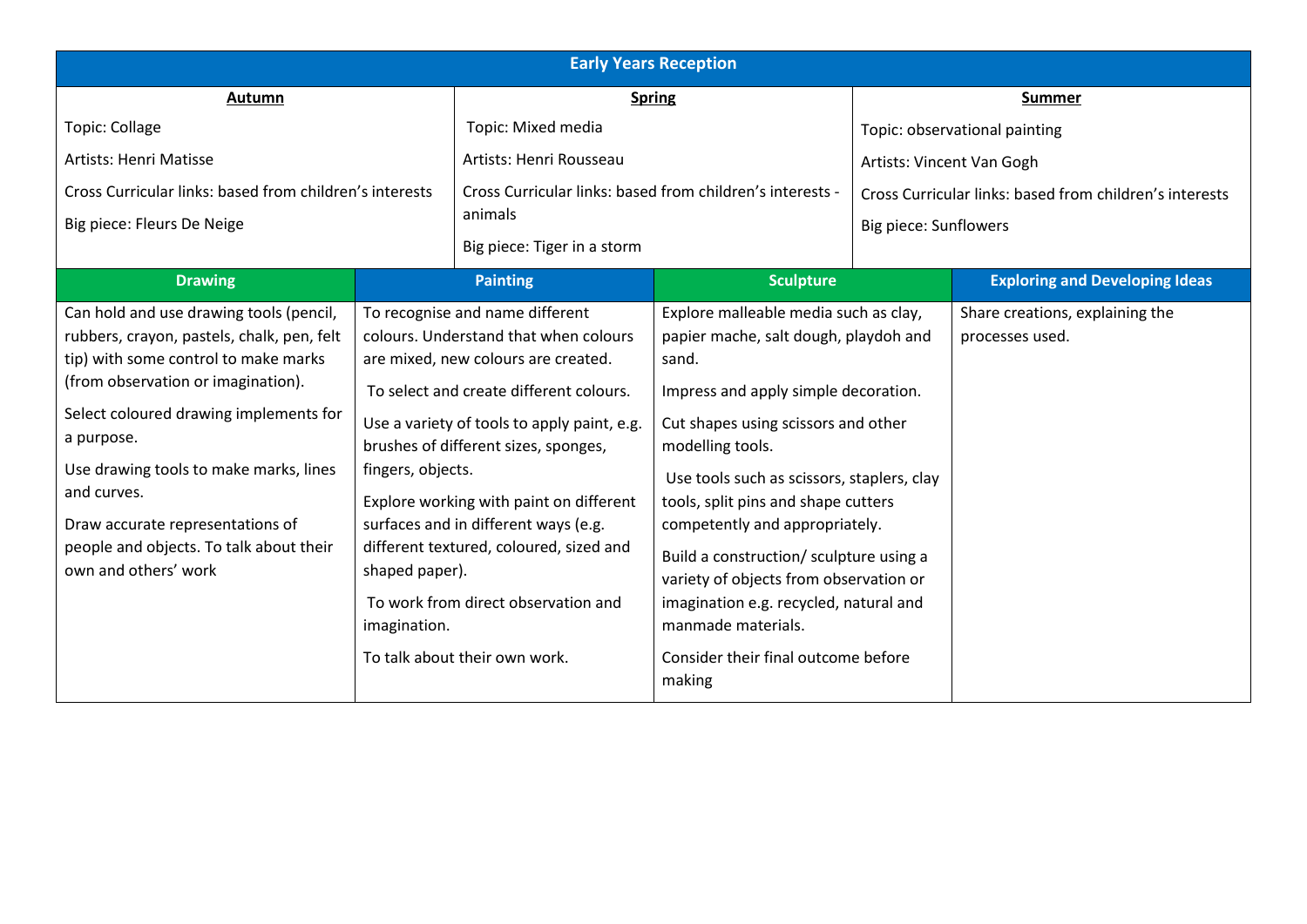| Year <sub>1</sub>                                                                                                                                                                                                                                                                                              |                                                                                                                                                                                                                                                                                                                                                       |                                                                                  |                                                                                                                                                                                                                                        |                                                                                   |                                                                                                                                                                                                                                                                                                                                           |  |
|----------------------------------------------------------------------------------------------------------------------------------------------------------------------------------------------------------------------------------------------------------------------------------------------------------------|-------------------------------------------------------------------------------------------------------------------------------------------------------------------------------------------------------------------------------------------------------------------------------------------------------------------------------------------------------|----------------------------------------------------------------------------------|----------------------------------------------------------------------------------------------------------------------------------------------------------------------------------------------------------------------------------------|-----------------------------------------------------------------------------------|-------------------------------------------------------------------------------------------------------------------------------------------------------------------------------------------------------------------------------------------------------------------------------------------------------------------------------------------|--|
| Autumn                                                                                                                                                                                                                                                                                                         |                                                                                                                                                                                                                                                                                                                                                       | <b>Spring</b>                                                                    |                                                                                                                                                                                                                                        | <b>Summer</b>                                                                     |                                                                                                                                                                                                                                                                                                                                           |  |
| Topic: Pop art (painting)                                                                                                                                                                                                                                                                                      |                                                                                                                                                                                                                                                                                                                                                       | Topic: Landscapes                                                                |                                                                                                                                                                                                                                        | Topic: Tissue paper collage                                                       |                                                                                                                                                                                                                                                                                                                                           |  |
| Artist: James Rizzi                                                                                                                                                                                                                                                                                            |                                                                                                                                                                                                                                                                                                                                                       | Artist: Friedensreich Hundertwasser                                              |                                                                                                                                                                                                                                        | Artist: Georgia O'Keefe                                                           |                                                                                                                                                                                                                                                                                                                                           |  |
| Cross Curricular links: Geography topic, history -<br>ourselves                                                                                                                                                                                                                                                |                                                                                                                                                                                                                                                                                                                                                       | Cross Curricular links: Human and physical features in<br>our school and grounds |                                                                                                                                                                                                                                        | Cross Curricular links: Science and growing<br><b>Big piece: Oriental Poppies</b> |                                                                                                                                                                                                                                                                                                                                           |  |
| Big piece: Pop art building city scape                                                                                                                                                                                                                                                                         |                                                                                                                                                                                                                                                                                                                                                       | Big piece: Hundertwasser City                                                    |                                                                                                                                                                                                                                        |                                                                                   |                                                                                                                                                                                                                                                                                                                                           |  |
| <b>Drawing</b>                                                                                                                                                                                                                                                                                                 | <b>Painting</b>                                                                                                                                                                                                                                                                                                                                       |                                                                                  | <b>Sculpture</b>                                                                                                                                                                                                                       |                                                                                   | <b>Exploring and Developing Ideas</b>                                                                                                                                                                                                                                                                                                     |  |
| Use a variety of tools, including pencils,<br>rubbers, crayons, pastels, felt tips,<br>charcoal, ballpoints, chalk and other dry<br>media.<br>Use a sketchbook to gather and collect<br>artwork - make it a safe space where<br>mistakes can be made.<br>Begin to explore the use of line, shape<br>and colour | Use a variety of tools and techniques<br>including the use of different brush sizes<br>and types.<br>Work on different scales e.g. A2/A3<br>paper<br>Mix secondary colours and shades using<br>different types of paint and match to<br>objects.<br>Create different textures using different<br>materials e.g. wood shavings/ cornflour<br>and paint |                                                                                  | Make informed choices about the 3D<br>technique chosen - reason behind this<br>creation and what was used<br>Show an understanding of shape, space<br>and form.<br>Plan, design, make and adapt models.<br>Use a variety of materials. |                                                                                   | Record and explore ideas from first<br>hand observation, experience and<br>imagination.<br>Ask and answer questions about the<br>starting points for their work, and<br>develop their ideas.<br>Explore the differences and similarities<br>within the work of artists, craftspeople<br>and designers in different times and<br>cultures. |  |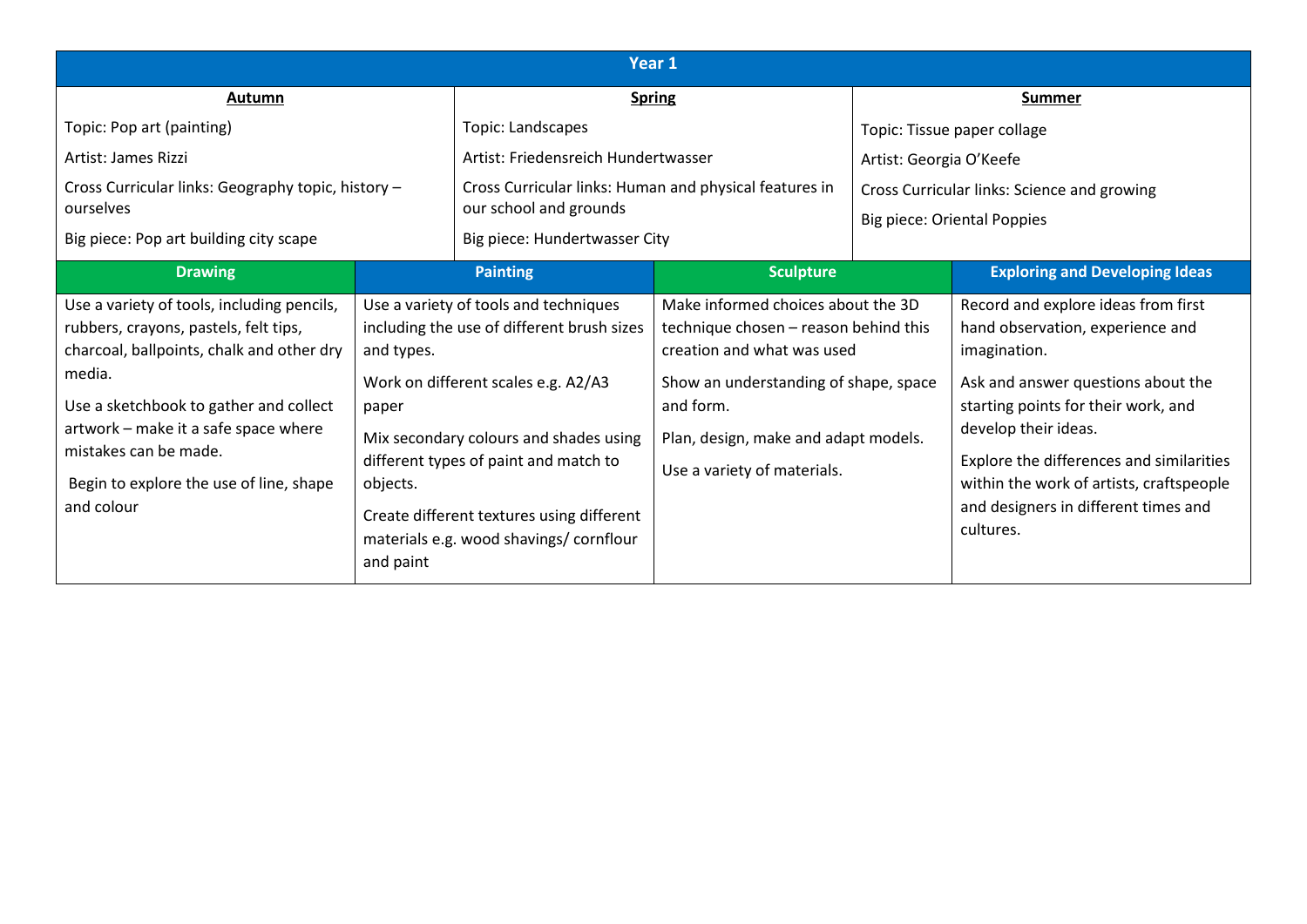| Year 2                                                |                        |                                                        |                                                                                                                                             |                                                     |                                                                                                                               |  |  |
|-------------------------------------------------------|------------------------|--------------------------------------------------------|---------------------------------------------------------------------------------------------------------------------------------------------|-----------------------------------------------------|-------------------------------------------------------------------------------------------------------------------------------|--|--|
| Autumn                                                |                        | <b>Spring</b>                                          |                                                                                                                                             | <b>Summer</b>                                       |                                                                                                                               |  |  |
| Topic: Mix media art                                  |                        |                                                        | Topic: Water colours/ power paints                                                                                                          |                                                     | Topic: Sculpture                                                                                                              |  |  |
| Artist Jan Griffier                                   |                        | Artist: J W Turner                                     |                                                                                                                                             | Artist: Antony Gormley                              |                                                                                                                               |  |  |
| Cross Curricular links: History, Great Fire of London |                        | Cross Curricular links: Geography - continents, oceans |                                                                                                                                             | Cross Curricular links: History - seaside, past and |                                                                                                                               |  |  |
| Big piece: Charcoal Tudor houses on fiery             |                        | and seas                                               |                                                                                                                                             | present                                             |                                                                                                                               |  |  |
| backgrounds.                                          |                        | Big piece: Stormy seascapes based on Snow Storm,       |                                                                                                                                             | Big piece: cube figures using Modroc                |                                                                                                                               |  |  |
|                                                       |                        | Hannibal And His Army Crossing the Alps (1812)         |                                                                                                                                             |                                                     |                                                                                                                               |  |  |
|                                                       |                        |                                                        |                                                                                                                                             |                                                     |                                                                                                                               |  |  |
| <b>Drawing</b>                                        |                        | <b>Painting</b>                                        | <b>Sculpture</b>                                                                                                                            |                                                     | <b>Exploring and Developing Ideas</b>                                                                                         |  |  |
| Layer different media, e.g. crayons,                  |                        | Mix a range of secondary colours,                      | Manipulate clay for a variety of<br>purposes, including thumb pots,<br>simple coil pots and models.<br>Understand the safety and basic care |                                                     | Record and explore ideas from first<br>hand observation, experience and<br>imagination.<br>Ask and answer questions about the |  |  |
| pastels, felt tips, charcoal and                      | shades and tones.      |                                                        |                                                                                                                                             |                                                     |                                                                                                                               |  |  |
| ballpoint.                                            |                        | Experiment with tools and                              |                                                                                                                                             |                                                     |                                                                                                                               |  |  |
| Understand the basic use of a                         |                        | techniques, including layering,                        |                                                                                                                                             |                                                     |                                                                                                                               |  |  |
| sketchbook and work out ideas for                     | mixing media, scraping |                                                        | of materials and tools.                                                                                                                     |                                                     | starting points for their work and the                                                                                        |  |  |
| drawings.                                             |                        | Work on a range of scales e.g. large                   | Experiment with constructions and                                                                                                           |                                                     | processes they have used.                                                                                                     |  |  |
| Draw for a sustained period of time                   | brush on large paper.  |                                                        | joining techniques. Use recycled,                                                                                                           |                                                     | Develop their ideas.                                                                                                          |  |  |
| from a figure and real objects,                       |                        |                                                        | natural and man-made materials                                                                                                              |                                                     | Explore the differences and                                                                                                   |  |  |
| including single and grouped objects.                 |                        |                                                        | more confidently.                                                                                                                           |                                                     | similarities within the work of artists,                                                                                      |  |  |
| Experiment with the visual elements;                  |                        |                                                        |                                                                                                                                             |                                                     | craftspeople and designers in                                                                                                 |  |  |
| line, shape, pattern and colour.                      |                        |                                                        |                                                                                                                                             |                                                     | different times and cultures.                                                                                                 |  |  |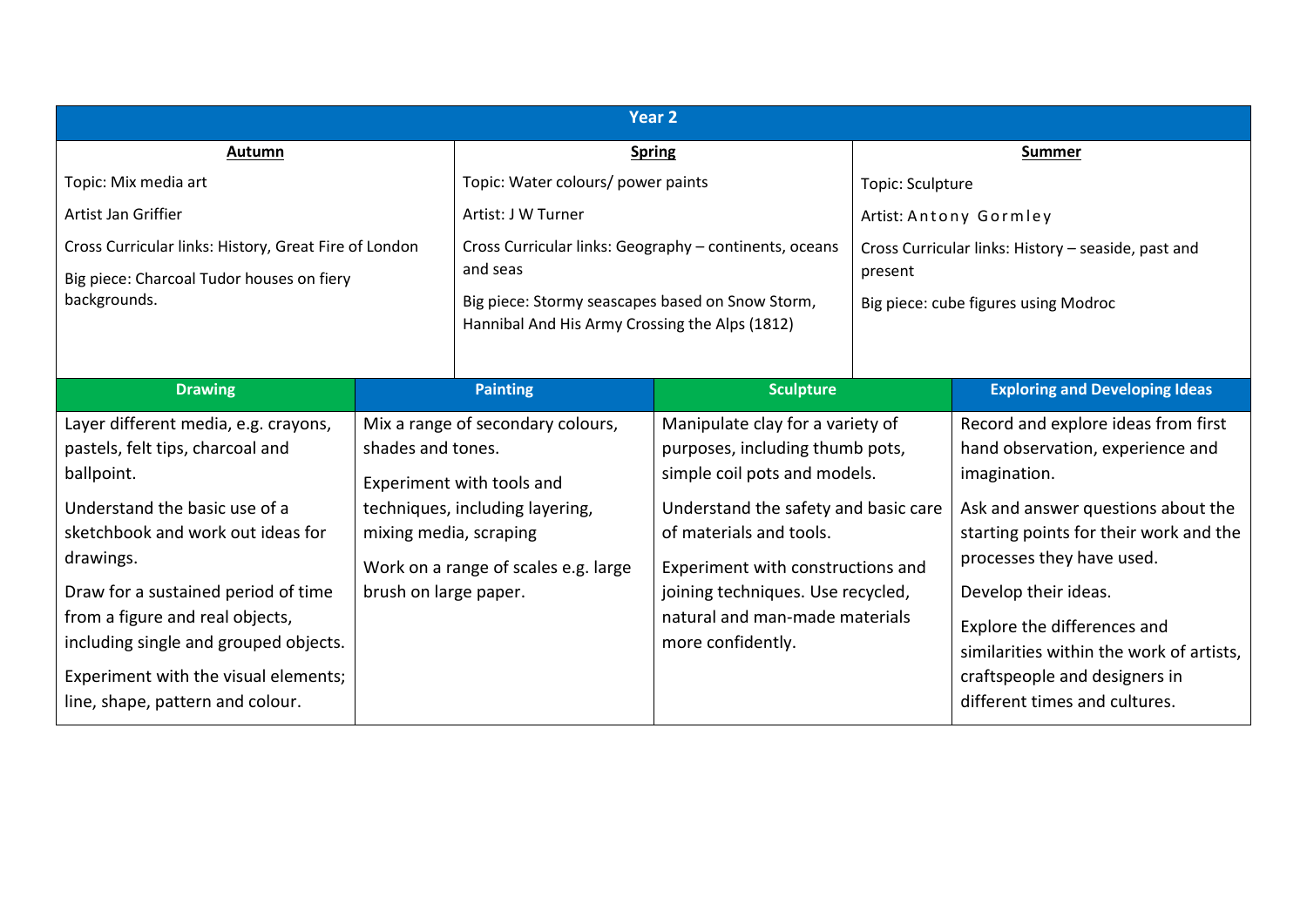| Year 3                                                                                                                                                                                                                                                                                                                                                                                                                                                                                                                                                                                                                                  |                                                                                                                                                                                                                                                                                                                                                                                                                                                                                                                                                                     |                                                 |                                                                                                                                                     |                            |                                                                                                                                                                                                                                                                                                                                                                                                                                                                                                                                                                                                                                                                                                                                                                                                          |  |  |
|-----------------------------------------------------------------------------------------------------------------------------------------------------------------------------------------------------------------------------------------------------------------------------------------------------------------------------------------------------------------------------------------------------------------------------------------------------------------------------------------------------------------------------------------------------------------------------------------------------------------------------------------|---------------------------------------------------------------------------------------------------------------------------------------------------------------------------------------------------------------------------------------------------------------------------------------------------------------------------------------------------------------------------------------------------------------------------------------------------------------------------------------------------------------------------------------------------------------------|-------------------------------------------------|-----------------------------------------------------------------------------------------------------------------------------------------------------|----------------------------|----------------------------------------------------------------------------------------------------------------------------------------------------------------------------------------------------------------------------------------------------------------------------------------------------------------------------------------------------------------------------------------------------------------------------------------------------------------------------------------------------------------------------------------------------------------------------------------------------------------------------------------------------------------------------------------------------------------------------------------------------------------------------------------------------------|--|--|
| Autumn                                                                                                                                                                                                                                                                                                                                                                                                                                                                                                                                                                                                                                  |                                                                                                                                                                                                                                                                                                                                                                                                                                                                                                                                                                     | <b>Spring</b>                                   |                                                                                                                                                     | <b>Summer</b>              |                                                                                                                                                                                                                                                                                                                                                                                                                                                                                                                                                                                                                                                                                                                                                                                                          |  |  |
| Topic: Mixed media paintings (making own paint using<br>egg whites using key colours & charcoal)                                                                                                                                                                                                                                                                                                                                                                                                                                                                                                                                        |                                                                                                                                                                                                                                                                                                                                                                                                                                                                                                                                                                     | Topic: Sculpture/ environmental art             |                                                                                                                                                     | <b>Topic: Watercolours</b> |                                                                                                                                                                                                                                                                                                                                                                                                                                                                                                                                                                                                                                                                                                                                                                                                          |  |  |
| <b>Artist: Various</b>                                                                                                                                                                                                                                                                                                                                                                                                                                                                                                                                                                                                                  |                                                                                                                                                                                                                                                                                                                                                                                                                                                                                                                                                                     | Artist: Various                                 |                                                                                                                                                     |                            | Artist: Claude Monet                                                                                                                                                                                                                                                                                                                                                                                                                                                                                                                                                                                                                                                                                                                                                                                     |  |  |
| Cross Curricular links: Stone Age                                                                                                                                                                                                                                                                                                                                                                                                                                                                                                                                                                                                       |                                                                                                                                                                                                                                                                                                                                                                                                                                                                                                                                                                     | Cross Curricular links: History - Ancient Egypt |                                                                                                                                                     |                            | Cross Curricular links: Geography - France                                                                                                                                                                                                                                                                                                                                                                                                                                                                                                                                                                                                                                                                                                                                                               |  |  |
| <b>Big piece: Cave Paintings</b>                                                                                                                                                                                                                                                                                                                                                                                                                                                                                                                                                                                                        |                                                                                                                                                                                                                                                                                                                                                                                                                                                                                                                                                                     | Big piece: Egyptian masks                       |                                                                                                                                                     |                            | Big piece: Water Lilies and the Japanese Bridge                                                                                                                                                                                                                                                                                                                                                                                                                                                                                                                                                                                                                                                                                                                                                          |  |  |
| <b>Drawing</b>                                                                                                                                                                                                                                                                                                                                                                                                                                                                                                                                                                                                                          |                                                                                                                                                                                                                                                                                                                                                                                                                                                                                                                                                                     | <b>Painting</b>                                 | <b>Sculpture</b>                                                                                                                                    |                            | <b>Exploring and Developing Ideas</b>                                                                                                                                                                                                                                                                                                                                                                                                                                                                                                                                                                                                                                                                                                                                                                    |  |  |
| Identify and draw the 2D & 3D geometric<br>shapes in nature and the world around<br>them.<br>Draw with more control to create dark and<br>light tones.<br>Use more effective ways to shade, blend<br>and erase to refine sketches.<br>Develop confidence making marks & lines to<br>describe a wide range of surfaces, textures<br>& forms.<br>Use range of drawing media including<br>graphite sticks, charcoal, crayons, coloured<br>pencils, felt pens, biro, drawing ink and<br>pastels.<br>Understand the differences and similarities<br>between these materials and select which<br>one is most suitable for the task they need. | Develop painting skills with increasing<br>control, & precision when painting detail,<br>lines and edges of shapes.<br>Use different types of paint and painting<br>surfaces, identify different paintbrushes and<br>painting equipment, understanding the<br>various purposes they have.<br>Study how other artists' paint, applying<br>elements of this to their work.<br>Learn how to paint with expression by<br>combining traditional painting methods with<br>unorthodox and unusual tools and<br>techniques (such as rags, sticks, fabrics,<br>sponges etc.) |                                                 | Pupil will design and make forms in 3<br>dimensions, using card, wire, understanding<br>how to finish and present their work to a<br>good standard. |                            | Record the world around them, their ideas,<br>thoughts, feelings, and discoveries.<br>Make art from things they can see from<br>observation; their environment,<br>photographs etc. then translate them into<br>new materials.<br>Create art for expression, imagination, and<br>pleasure.<br>Create significant works of art, craft, design<br>or architecture and give personal oral<br>opinions about it.<br>How has the artist produced this work?<br>What was the background to the art? Why<br>was it made?<br>Pupils will make copies of small areas of the<br>artist's work to study their techniques,<br>colour, tone, textures, and patterns used<br>etc.<br>Pupils will look at art for pleasure and<br>purpose, talk about why they like it,<br>developing their use of the language of art. |  |  |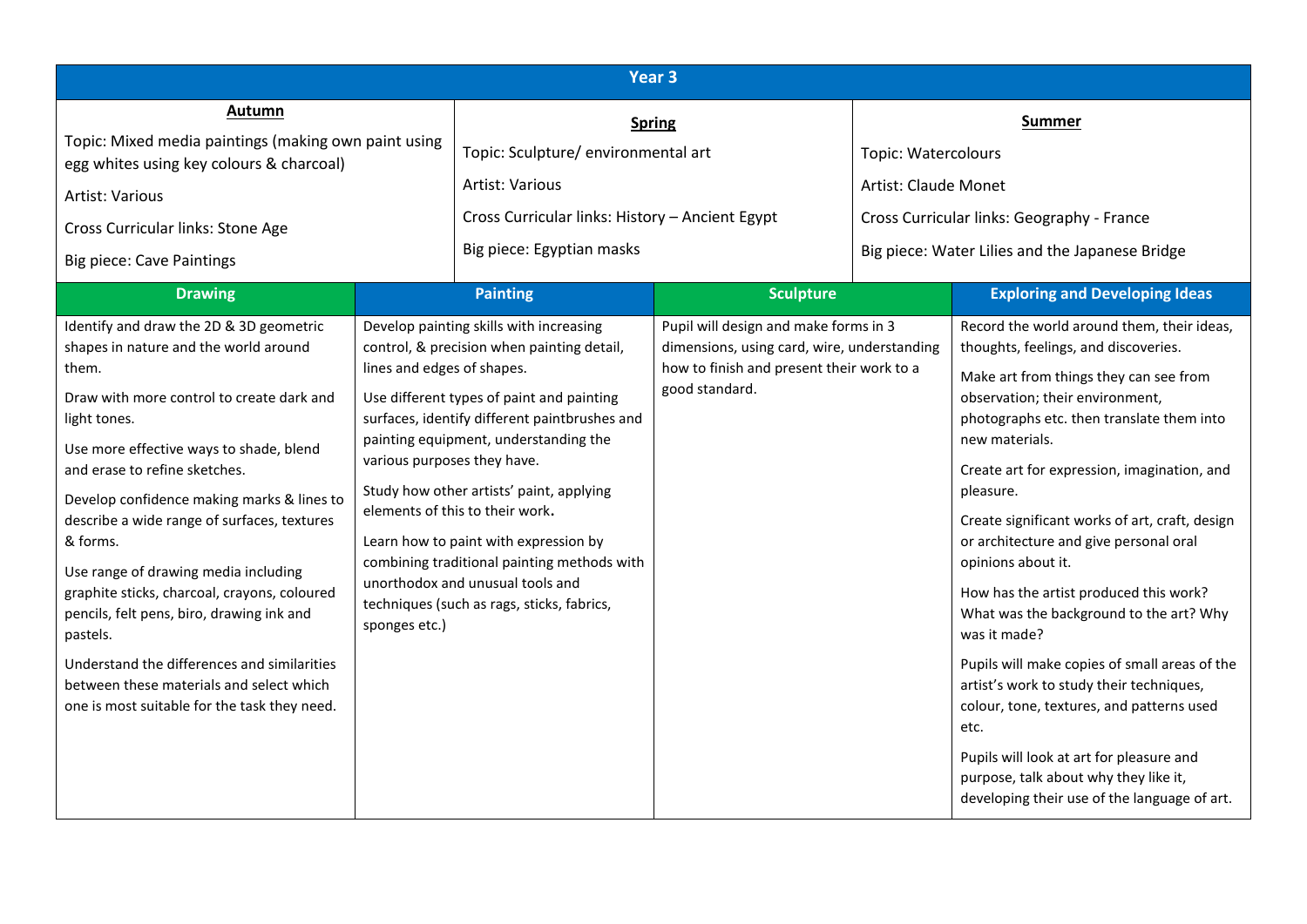| Year 4                                                                                                                                                                                                                                                                                                                                                                                                    |                                                                                                                                                                                                                                                                          |                                                                                                                                                                                                                                                                                                                                                                                                                                                                                                                                                                                                                                                                                                                                                                         |                                                                                                                                                                           |                 |                                                                                                                                                                                                                                                                                                                                                                                                                                                                                                                                                                                                                                                                                                                                                                                                           |  |  |
|-----------------------------------------------------------------------------------------------------------------------------------------------------------------------------------------------------------------------------------------------------------------------------------------------------------------------------------------------------------------------------------------------------------|--------------------------------------------------------------------------------------------------------------------------------------------------------------------------------------------------------------------------------------------------------------------------|-------------------------------------------------------------------------------------------------------------------------------------------------------------------------------------------------------------------------------------------------------------------------------------------------------------------------------------------------------------------------------------------------------------------------------------------------------------------------------------------------------------------------------------------------------------------------------------------------------------------------------------------------------------------------------------------------------------------------------------------------------------------------|---------------------------------------------------------------------------------------------------------------------------------------------------------------------------|-----------------|-----------------------------------------------------------------------------------------------------------------------------------------------------------------------------------------------------------------------------------------------------------------------------------------------------------------------------------------------------------------------------------------------------------------------------------------------------------------------------------------------------------------------------------------------------------------------------------------------------------------------------------------------------------------------------------------------------------------------------------------------------------------------------------------------------------|--|--|
| Autumn<br>Topic: Oil pastels<br>Artist: Gustav Klimt<br>Cross Curricular links: Geography - Europe<br>Big piece: Portraits/Self-portraits. (Portrait of Eugenia<br>Primavesi<br><b>Drawing</b><br>Make progress in controlling line & shading<br>with graphite, chalks and charcoal to<br>describe shape, form and light and shade.                                                                       | Topic: Drawing - blending<br>Artist: Umberto Boccioni,<br>Cross Curricular links - Geography - Italy<br>Big piece: Plastic forms<br><b>Painting</b><br>Use paint with sensitivity & control, more<br>accurately applying appropriate amounts of<br>paint to the surface. |                                                                                                                                                                                                                                                                                                                                                                                                                                                                                                                                                                                                                                                                                                                                                                         | <b>Spring</b><br><b>Sculpture</b><br>3D sculpture Design and make forms in 3<br>dimensions, air dry clay, understanding how<br>to finish and present their work to a good | Topic: painting | <b>Summer</b><br>Artist: Based off traditional Chinese patterns<br>Cross Curricular links: History - Ancient China<br>Big piece: Blue willow china on plates<br><b>Exploring and Developing Ideas</b><br>Record of the world around them, their<br>ideas, thoughts, feelings and discoveries.so<br>their sketchbook becomes a very personal                                                                                                                                                                                                                                                                                                                                                                                                                                                               |  |  |
| Practice drawing quick, light lines<br>(sketching) & more deliberate, measured<br>lines.<br>Learn different styles of drawing; realistic<br>and abstract.<br>Make drawings and experiment through<br>mark making using pencils hard and soft,<br>crayons, felt-tips, charcoal and chalk, digital<br>means, inks and other materials such as<br>wire, wool, straws, cotton buds, feathers,<br>sticky tape. | and feelings when painting.<br>vibrant paintings.<br>shade for dramatic effect.<br>effect.                                                                                                                                                                               | Use different types of paint such as poster<br>paint, powder, watercolour or acrylic for<br>example. Know when to use these paints &<br>name some of their properties.<br>Experiment with colour, texture, line, shape<br>& composition to express purpose, mood<br>Colour: learn how colour has light and dark<br>values and how colour can be used to make<br>colours lighter or darker, creating more<br>Tone/Form: paint awareness of how tone<br>can make paintings more realistic or more<br>expressive, learning to manipulate light and<br>Line/Shape: Use line with greater<br>confidence to highlight form and shape.<br>Pattern/Texture: Use pattern & texture for<br>desired effects and decoration, learning to<br>manipulate light and shade for dramatic | standard.<br>Become more confident at modelling<br>materials, working safely and sensibly,<br>persevering when the work is challenging.                                   |                 | space<br>Make art for expression, imagination, and<br>pleasure. Develop initial ideas into final<br>work adapting work as it progresses.<br>Study significant works of art, craft, design<br>and architecture and give more complex<br>personal oral opinions about it.<br>How has the artist produced this work?<br>What was the background to the art? Why<br>was it made?<br>Have the opportunity to make copies of<br>small areas of the artist's work to study their<br>techniques, colour, tone, textures and<br>patterns used etc.<br>Pupils will study how other artists' make art,<br>including the work of other peoples and<br>cultures, past and present.<br>Pupils will look at art for pleasure and<br>purpose, talk about why they like it,<br>developing their use of the language of art |  |  |